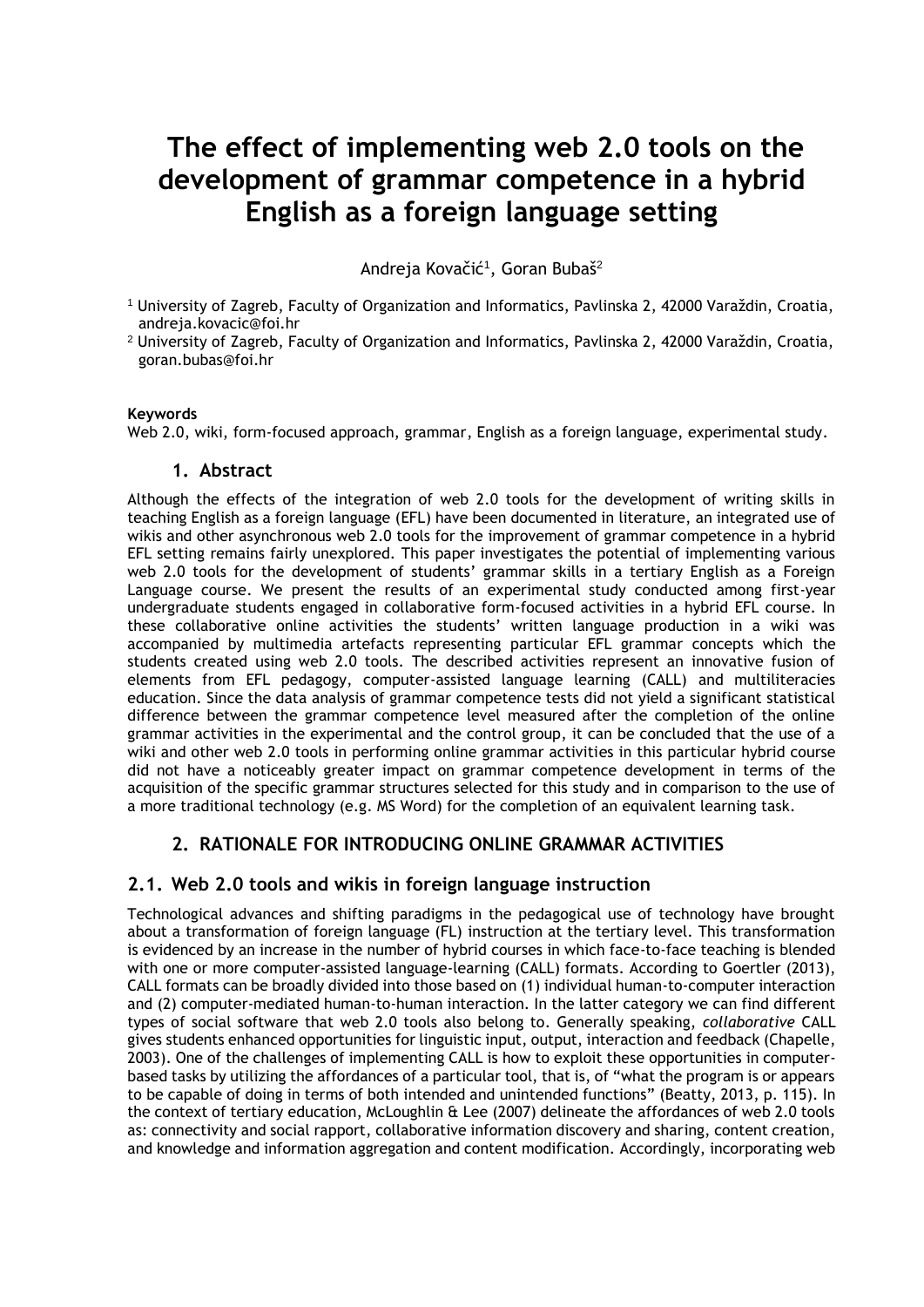2.0 tools into hybrid and online FL courses *creates potential for increased student interaction* and (both collective and individual) *output* in the language/multimedia production and also *facilitates students' awareness* of different aspects of language use, such as vocabulary, syntax or genre (Sykes, Oskoz & Thorne, 2008). Research has shown that the use of web 2.0 tools in FL instruction can have the following positive effects: (a) promotion of collaborative learning, (b) support for the formation of learning communities, and (c) improved linguistic performance and metacognitive learning (for an example of a review of web 2.0 use in FL instruction see: Luo, 2013). Beyond the aforesaid benefits for FL skills development, the use of web 2.0 tools can also promote digital literacy and collaborative team work as one of the essential academic and professional 21<sup>st</sup> century skills (Yim & Warschauer, 2017).

However, owing to the diversity of tools included under the umbrella term of "web 2.0", in exploring their potential implications for learning, each and every particular web 2.0 tool needs to be considered separately with regards to specific technological demands and teaching/learning outcomes, including the targeted language skills. Chapelle (2003) points out that in discussing the role of technology in CALL it is computer-based *tasks* (and not tools) that provide conditions for learning. In this paper we will focus on the use of wikis and several other asynchronous web 2.0 tools for creating digital artefacts to support online activities aimed at the development of FL grammar competence.

# **2.2. Wikis and collaborative writing effects related to grammar development**

Among the most widely used web 2.0 technologies that facilitate collective knowledge construction in FL teaching and learning are wikis. As a collaborative writing tool (Storch, 2017, p. 66; Pinto-Llorente, Sánchez-Gómez & García-Peñalvo, 2018), a wiki can be effectively used within the social constructivist pedagogical approach, promoting a learners' more active role in content creation and writing skills development. In a comprehensive review of research on using wikis in FL collaborative writing, Storch (2013, p. 142) identified the following research strands: (1) FL perspectives on wiki-based projects, (2) the nature of learners' contributions and engagement, (3) focus on language, (4) patterns of interaction, and (5) the quality of the collaboratively produced text. When focus on language is concerned, attention to linguistic form tends to be incidental, occurring during corrective feedback in the revision process. In most studies, the outcomes of focus on language are reported in terms of general linguistic competence (i.e. lexical or grammatical accuracy). Findings related to online peer corrective feedback are mixed in terms of frequency and accuracy of revisions, and predominantly focus on content vs. structure, among others (Storch, 2013). It was also established that the learners' interventions with their peers' writing depended on their interpretation of the task as a meaningbased (rather than language–based) activity (Kessler, 2009).

Although it is primarily focused on the process of *creating content in form of written text*, collaborative writing can also enhance learning regarding complexity and diversity of information as well as grammar accuracy (see: Ducate, Lomicka & Moreno, 2011). On the other hand, in the study by Elola & Oskoz (2010) no differences in the fluency, accuracy and complexity were reported in the use of wikis for collaborative and individual essays in the same group of respondents. It has to be noted that linguistic accuracy in wiki collaborative writing is rarely an end unto itself. However, a few studies have dealt with the effects of wiki use on the development of *specific grammar concepts/structures*. For example, Castañeda (2011) investigated the impact of the combined use of wikis and video/photo blogs vs. conventional text-based online technologies on the acquisition of the preterite and imperfect aspects in Spanish. Two levels of grammatical achievement were defined: recognition and production of appropriate grammatical structures. While no significant differences were obtained in the two groups at the level of production (in sentence writing), the group using wikis and blogs performed better when the recognition of forms (in a multiple choice test) was concerned. In another study, Castañeda & Cho (2012) established that after the writing activities in a wiki were performed through several stages, the students' knowledge of Spanish preterite and imperfect improved. Still, in the literature on using wikis in FL instruction there is a relative lack of studies on their impact on the acquisition of targeted grammar structures.

# **2.3. Role of form-focused approach in learning and teaching grammar**

Another notable trend in academic FL instruction has been a revitalized interest in focused grammar instruction. It must be noted that grammar instruction is aimed at developing the learner's ability to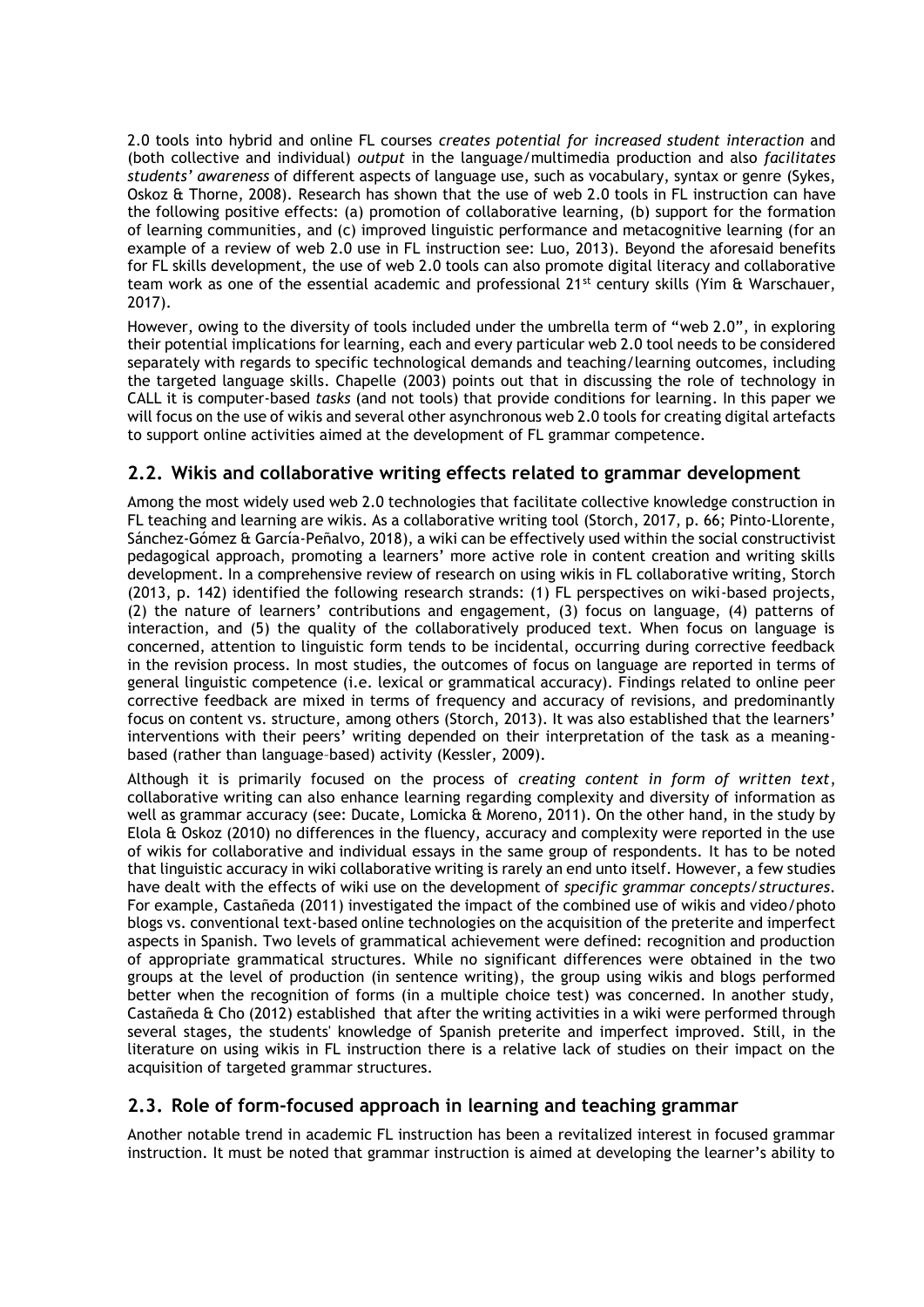produce grammatically accurate and appropriate output in speech or writing (Ur, 2011), which means that the conscious (*explicit*) knowledge of the language systems has been internalized as *implicit* knowledge. Explicit form-based grammar instruction can lead to faster development of grammar competence and is likely to result in higher FL proficiency. In contrast to *implicit* learning, *explicit* learning refers to "more conscious operations where the individual makes and tests hypotheses" (Ellis, 1994, p. 360). In explicit learning, the knowledge of the language system is to a much greater degree acquired through *conscious engagement* with structural aspects of linguistic input, and can be accompanied by explicit presentation of rules.

It can be noticed that over the last few decades the FL methodology has been dominated by communicative approaches. Owing to that, the role of grammar instruction has been reduced, primarily based on the argument that it only results in declarative knowledge that cannot be transferred to procedural knowledge in language use (Nassaji & Fotos, 2004). On the other hand, more recently, several arguments *in favour of* formal grammar instruction have emerged from second language acquisition (SLA) research, which Nassaji and Fotos (2004) summarize as: (1) conscious attention to form in the input as a condition for language learning, (2) possibly facilitative effect of grammar instruction on a student's transition to a higher developmental stages of his/her proficiency, (3) insufficiency of the meaning-based approach for accurate acquisition of grammatical structures, and (4) positive evidence of focused grammar instruction on the level and rate of FL development provided by research. Language skills (including grammar) are increasingly seen as prerequisites for effective academic writing in a foreign language, for which college students may be inadequately equipped (Hegelheimer & Fisher, 2006).

One way to overcome the lack of a focus on form in FL pedagogy is combining the *social constructivist* with the *cognitive constructivist* approaches (Felix, 2005). Among the methods and techniques that can be used within the latter approach are collaborative discovery learning and using graphic organizers (Ortiz Navarrete & Ferreira Cabrera, 2014), both of which are applicable to hybrid FL grammar instruction. In combining wikis with web 2.0 tools for representation of grammar concepts, the textual and visual modes co-occur on the same page/computer screen, allowing for the realization of "complementary intersemiotic meanings" (Royce, 2002, p. 193). Multimodality enables learners to simultaneously produce and process information via different (i.e. visual and verbal) channels, which may have an impact on the understanding of the CALL content (Guichon & Cohen, 2016). The goal of integrating innovative technologies to grammar instruction in CALL should be replacing the traditional structurally-oriented form-focused grammar teaching and providing "a semantic, communicative and conceptual basis for understanding the form in question" (Garrett, 2009, p. 739).

According to the *interaction hypothesis* (Long, 1996), interaction during language production is beneficial for (1) learners' noticing of target structures, as well as (2) their semantic and (3) syntactic comprehension of those structures through the negotiation of meaning. Furthermore, as suggested by the *comprehensible output hypothesis* (Swain, 1993), another condition for the acquisition of morphosyntactic structures is the production of comprehensible output. Another theory that serves as a foundation for the use of web 2.0 tools in this paper is the *Sociocultural Theory*, in which learning is seen as a social activity "mediated by cultural artefacts" (presentations of grammatical content) and by "social interaction in the performance of communicative activities" (Ellis, 2015, p. 251).

By using web 2.0 tools it is possible to add an interactive dimension to explicit grammar learning through concept-based approach and consciousness-raising tasks (Ellis, 2015). A collaborative wikibased learning environment can provide learners with scaffolding and feedback, while the online platform (e.g. wiki) enables authoring and publishing of grammar-related artefacts in a joint endeavor. In this way the *instructivist* top-down approach can be accompanied by a more *constructivist* bottomup approach to exploring the language system by the learners, which can make in-class activities seem more meaningful and relevant from the learners' perspective.

# **3. METHODOLOGY**

#### **3.1. Problem and research question**

The research in this paper has been motivated by several considerations. Firstly, when form-focused FL instruction is concerned, the issue of the effectiveness of implicit vs. explicit approaches to FL grammar has yielded no conclusive answer. Secondly, the outcomes of different types of explicit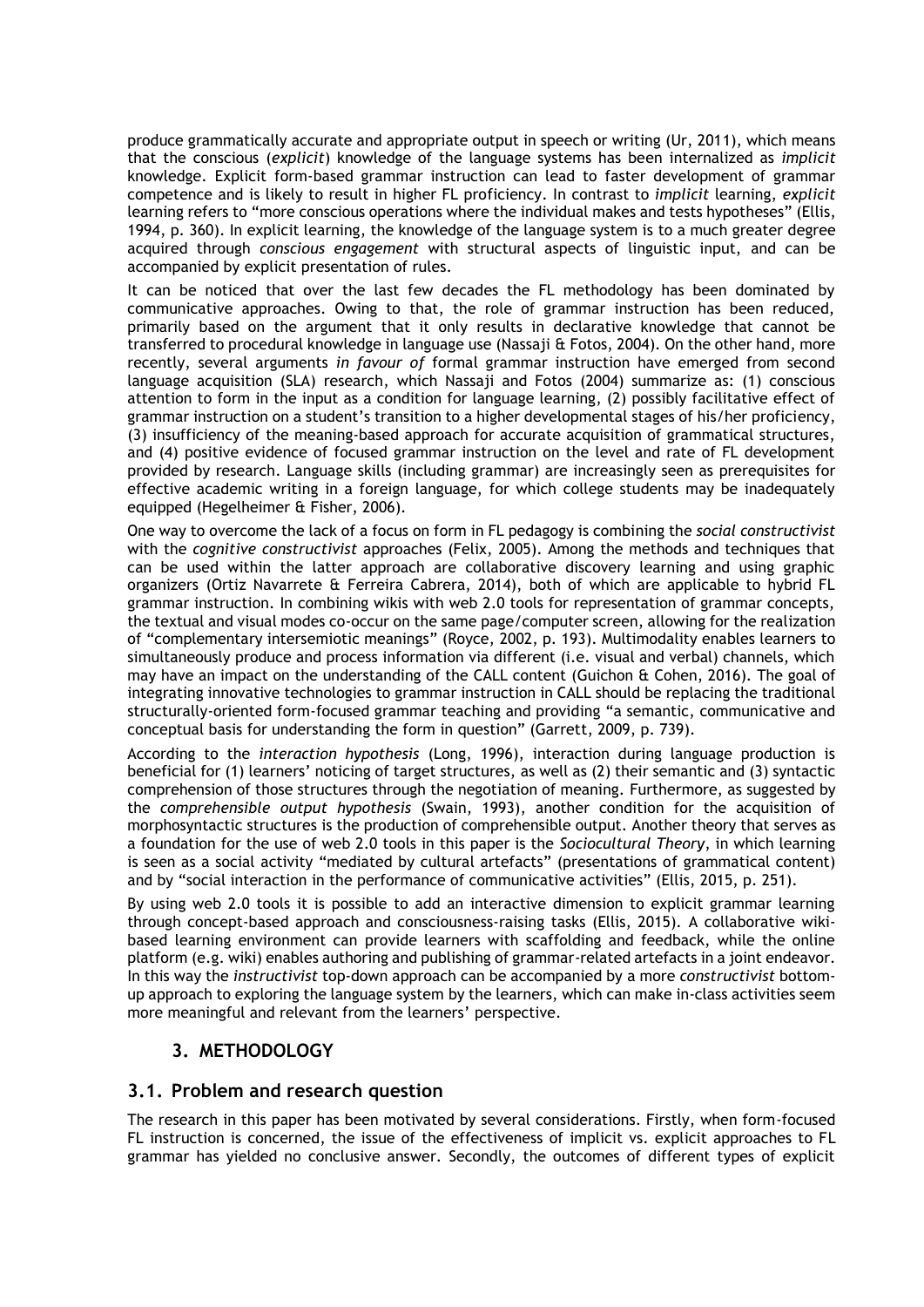instruction may range from the acquisition of rules to the ability of their implementation in linguistic output. Also, it is worthwhile investigating whether the current (socio)constructivist approaches in which learners, either collaboratively or as individuals, are actively involved in the study of the language system are more likely to result in the improvement of grammar skills. Next, in a hybrid setting, a computer-based approach to learning grammar does not necessarily lead to better results when compared to face-to-face instruction.

Finally, there is a number of considerations specifically related to the use of collaborative web 2.0 writing tools. Research on the use of web 2.0 tools for hybrid language learning is partly focused on the impact of such tools on the *process* of learning in *collaborative* settings. An important criterion for the effectiveness of hybrid learning in general, as well as of certain educational technologies (e.g. web 2.0 tools) in particular is related to the *product*, in other words, to the development of *language proficiency*. While there is evidence that the collaborative use of wikis is beneficial for the enhancement of linguistic competence, it usually emerges as a by-product of activities primarily aimed at the development of writing skills or conceptual knowledge. A review by Wang and Vásquez (2012) revealed that only a limited number of EFL and CALL studies had investigated students' progress in learning associated with the use of web 2.0 tools and also that the most commonly reported positive outcome in those studies was not associated with greater language proficiency but with the creation of a favorable learning environment. In addition, these authors revealed that most of the analyzed studies reported results related to English language learning (58%), the use of blogs and wikis (15% and 10% respectively), as well as that the focus of the studies was on *writing*, as well as on *attitudes and perceptions* of learners. The explicit approach to FL grammar through the performance of activities supported by wikis and several other web 2.0 tools has been scarcely documented in literature. Also, unlike wikis, some other web 2.0 tools that are used in the study in this paper, like the mind-mapping tools, have not been extensively investigated in the context of FL instruction.

In our paper we will investigate the potential of implementing various web 2.0 tools in learning activities designed for the development of students' grammar skills in a *tertiary English as a Foreign Language course*. Therefore the *research question* we address in our paper is:

*RQ: Does the use of wikis and other web 2.0 tools have a greater effect on the acquisition of respective grammatical structures than the use of conventional text-processing tools (e.g. MS Word) in the performance of online grammar activities?*

# **3.2. Sample and procedure**

The subjects in our research of the use of web 2.0 tools in online grammar related activities were students of two subsequent generations who had enrolled in an *Information Systems* study at a Croatian university. All of the subjects attended an undergraduate one-semester *English Language I*  course.

The hybrid learning environment was in form of face-to-face instruction (lectures and exercises) which was combined with the use of a *learning management system* (Moodle LMS) and supplemented with the online wiki module named *Engwiki* (http://e.foi.hr/engwiki/index.php). The use of the *Engwiki* resource was not novel to the instructor since it had previously been applied in two EFL courses for various individual and collaborative writing activities (e-tivities) related to the core content of the *English Language I* course (i.e. business and information technology topics). Those previous online activities (or *e-tivities*) with this wiki system were content-based and were positively evaluated by students.

The primary goal of online grammar activities in the study that is reported in this paper was to allow students to *improve their EFL grammar skills* through active involvement with explicit EFL grammar input and its processing during artefact creation. Other goals included the *development of collaborative writing skill* and *digital literacy*. It must be noted that in both the *preliminary* study and *main* study the activities were collaborative, i.e. performed by pairs of students *out of class*. However, the instructions for the activities and demonstration of the use of web 2.0 tools were first provided *in class*, but also supported with written instructions in the Moodle LMS.

*Preliminary study***.** Students (N=115) worked in pairs to produce two 'grammar reports' on 2 different grammar topics. Each report encompassed (1) a short article in a wiki and (2) an artefact created in a different web 2.0 tool that graphically represented a given grammar topic. In each round students were assigned a (1) particular type of graphic representation (i.e. artefact type) and (2) a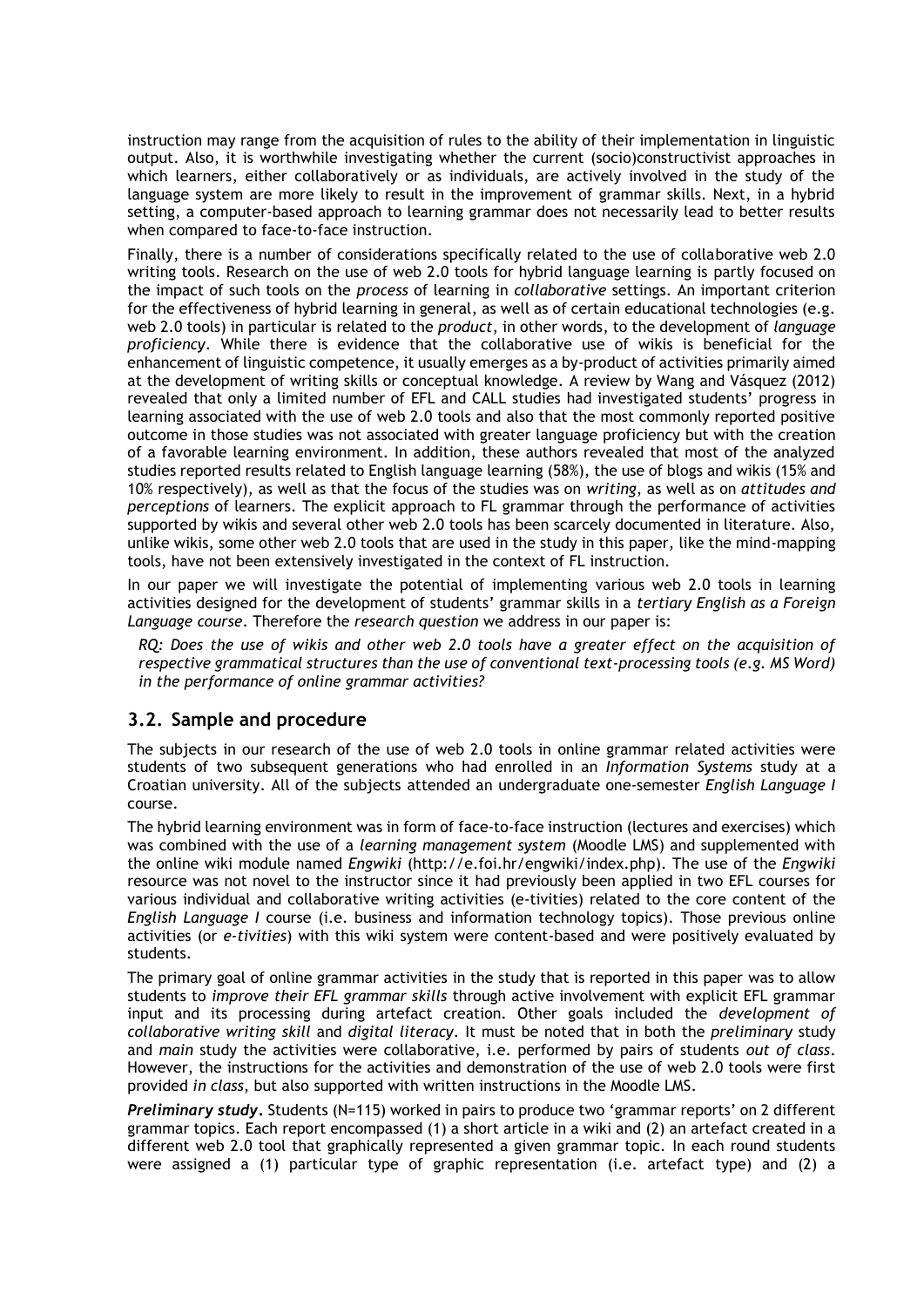corresponding web 2.0 tool (e.g. the *Gliffy* tool for the creation of flowcharts). On the other hand, students were free to select a grammar concept from a list of available intermediate-level topics organized in several subgroups (word type level; phrase level; syntax; other – functional grammar topics). The distribution of grammar topics and web 2.0 tools was such that the same grammar topic would be covered by several different teams of students using various web 2.0 tools for artefact creation. The authors wish to emphasize that, owing to space limitation of this paper, the results of the preliminary study are only briefly outlined.

|                                        | Preliminary study                                                                                                                                                                                                                                                                                                                                                                  | Main study                                                                                                                                                                                                                              |                                                                                                                     |  |  |
|----------------------------------------|------------------------------------------------------------------------------------------------------------------------------------------------------------------------------------------------------------------------------------------------------------------------------------------------------------------------------------------------------------------------------------|-----------------------------------------------------------------------------------------------------------------------------------------------------------------------------------------------------------------------------------------|---------------------------------------------------------------------------------------------------------------------|--|--|
| Participants                           | $N = 115$                                                                                                                                                                                                                                                                                                                                                                          | N=80 (experimental<br>group)                                                                                                                                                                                                            | N=91 (control group)                                                                                                |  |  |
| <b>Topics</b>                          | Around 30 intermediate topics<br>including:<br>Word type level, e.g.<br>Prefixes; Suffixes; Making<br>plural;<br>Phrase level, e.g.<br><b>Collocations, Quantifiers</b><br>with countable and<br>uncountable nouns;<br>Syntax, e.g. Relative clauses,<br>Using and translating the<br>-ing form<br>Other topics (functional<br>grammar), e.g. Making<br>definitions, Giving advice | 5 advanced grammar topics:<br><b>Conditionals: Unreal conditions</b><br>Causative have<br>$\bullet$<br>Subjunctive and unreal past<br>$\bullet$<br>Reported questions and commands<br>Participle phrases                                |                                                                                                                     |  |  |
| Artefact types<br>and web 2.0<br>tools | Grammar report:<br>Wiki article +<br>Mind map (Bubbl.us /<br>Mindmeister / Mindomo)<br>Flowchart (Gliffy)<br>Online strip (Bubblr)<br>Online presentation (SlideSix)<br>Tagging a video (Veotag)                                                                                                                                                                                   | Grammar report:<br>Wiki article +<br>Mind map<br>(Bubbl.us/Mindomo)<br>Concept map (Gliffy)<br>Online strip (Bubblr)                                                                                                                    | Grammar report:<br>Description of a<br>grammar topic in a<br><b>MS Word document</b><br>submitted via Moodle<br>LMS |  |  |
| Research<br>instruments                | Survey questionnaire (end of<br>the term): measures of<br>perception of e-tivities and<br>individual differences<br>(learners' psychological<br>variables)                                                                                                                                                                                                                         | Preliminary test (beginning of the term)<br>Survey questionnaire (end of the term):<br>measures of perception of e-tivities and<br>individual differences (learners' psychological<br>variables)<br>Grammar test (pre-test / post-test) |                                                                                                                     |  |  |

Table 1. Overview of online grammar activities implementation and research design

*Main study.* Since the goal of the main study was to establish a possible effect of grammar activities supported by a wiki and other synchronous web 2.0 tools on the *acquisition of respective grammatical structures*, the experimental research design was applied. Students enrolled in the *English Language I* course were divided into the experimental (N=80) and control group (N=91) based on a preliminary test. The aim of the preliminary test was to create two groups that would not significantly differ in terms of their previous knowledge of English. Another aim of the preliminary test was also to establish which grammar concepts students had not sufficiently acquired before the beginning of the experiment with the implementation of grammar activities. On the basis of the results of preliminary test, *five* advanced grammar topics that would not be additionally covered in regular lectures and exercises in the English Language I course were selected. The overview of online activities implementation (topics, multimedia artefact types, web 2.0 tools) and research design is provided in *Table 1*.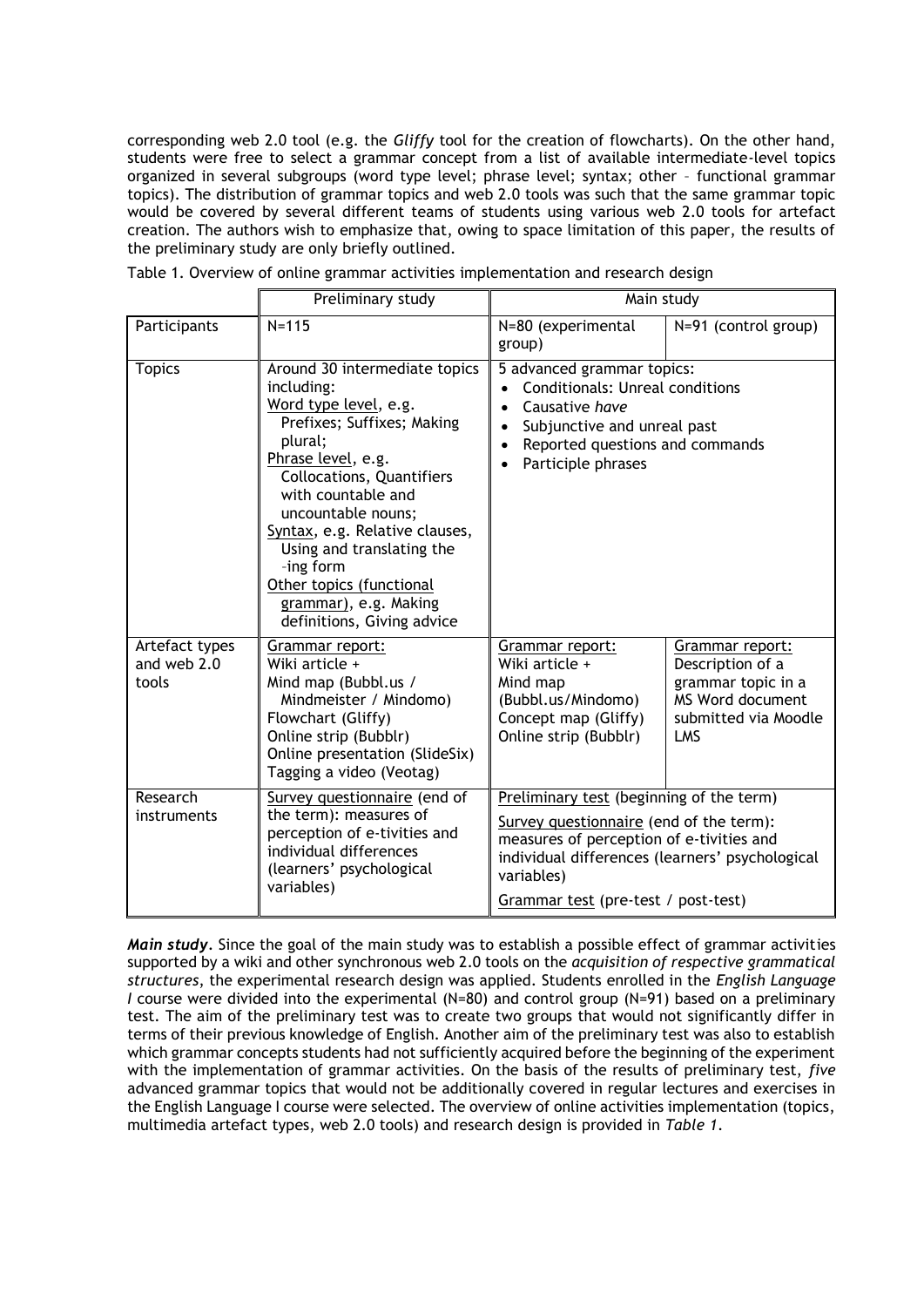In the *experimental group*, the distribution of grammar topics and web 2.0 tools was such that the same grammar topic would be covered by several different teams of students using different web 2.0 tools for artefact creation. In the *control group*, each pair of students was also assigned two different grammar topics they had to cover in textual format using only the word processing tool *MS Word*. Students in this group also had to provide a textual illustration of the topic (i.e. find examples of its use in an existing text or write a short dialogue in which it would be used). While the execution of grammar activities in the *experimental group* was transparent and available to every team owing to the use of wiki for text creation and revision, students' work in the *control group* was not visible to other teams and had to be submitted as an assignment via Moodle LMS. Therefore, in the *experimental group*, all the multimedia artefacts, which were added to the wiki pages by using external links, were visible to all the participants in the *English Language I* course. In this way, every student in the course was able to view the work performed by their peers with regards to the same grammar concept or explore how a certain type of artefact (e.g. flowchart) was designed to visualize different grammar concepts.

It is important to note that participation in online grammar activities in both studies was mandatory. However, students' knowledge of grammar concepts which may have improved through the performance of grammar activities was not assessed in regular mid-term tests. The impact on the final grade was thus only made through credits that students were awarded for participation in the activities included in our study. Examples of students' artifacts that are included in our study are shown in the Appendix (*Figures 1-4*).

## **3.3. Instruments**

In the *preliminary study*, following the implementation of the online activities, a survey questionnaire was administered to test the students' experience with using the web 2.0 tools for representation of grammar topics. However, we repeat that the results of the preliminary study which indicated the applicability of the used web 2.0 tools for grammar instruction in terms of students' perception of the online activities are beyond the scope of this paper and are therefore not presented in detail here.

In the *main study*, the following instruments were administered: (1) a *survey questionnaire* was applied to test the students' experience with using the web 2.0 tools/conventional IT tools (like MS Word) for representation of grammar topics; (2) *preliminary test*, which the respondents completed before the beginning of the experiment; on the basis of the preliminary test, students were divided into the experimental and the control group and grammar concepts were identified that would be included in the online grammar activities and not otherwise covered in the course; (3) *grammar competence test*, which was applied in both groups of respondents before *(pre-test)* and after *(posttest)* the online activities implementation. In both groups the same grammar competence tests were applied. In fact, at the end of the term, after the grammar activities implementation, two tests were applied as components of the *post-testing*: one in which the same pool of questions from the initial test was used (repeated pre-test) and another in which a new pool of questions regarding the same grammar concepts was included (post-test).

Each grammar competence test consisted of two parts. In the *first* part of the grammar competence test, there were ten test items (English sentences). Each sentence contained an underlined grammatical mistake related to one of the five grammar topics, i.e. Conditionals: Unreal conditions; Causative *have*; Subjunctive and unreal past; Reported questions and commands; Participle phrases. An example item from the first part of the test is: 'The editor insisted to them to delay publication by one week.' Students had to rewrite the incorrect part of the sentence to provide the correct version. Two test items (or sentences) were included for each grammar topic. In the *second* part of the grammar competence test, ten English sentences were also included. Each sentences contained a grammatical mistake related to one of the aforementioned grammar topics. An example item from the second part of the test is: 'Reading in bed, my hands often get very cold.' Students had to (1) identify/underline the incorrect structure themselves, while (2) also providing the correct version of the sentence in writing. The maximum score in each test was 25. The pool of test items had mostly been compiled from several advanced English grammar practice books.

In the following section, in accordance with the defined research question, we present the results of the grammar competence test in two groups of respondents (*experimental* and *control*). The results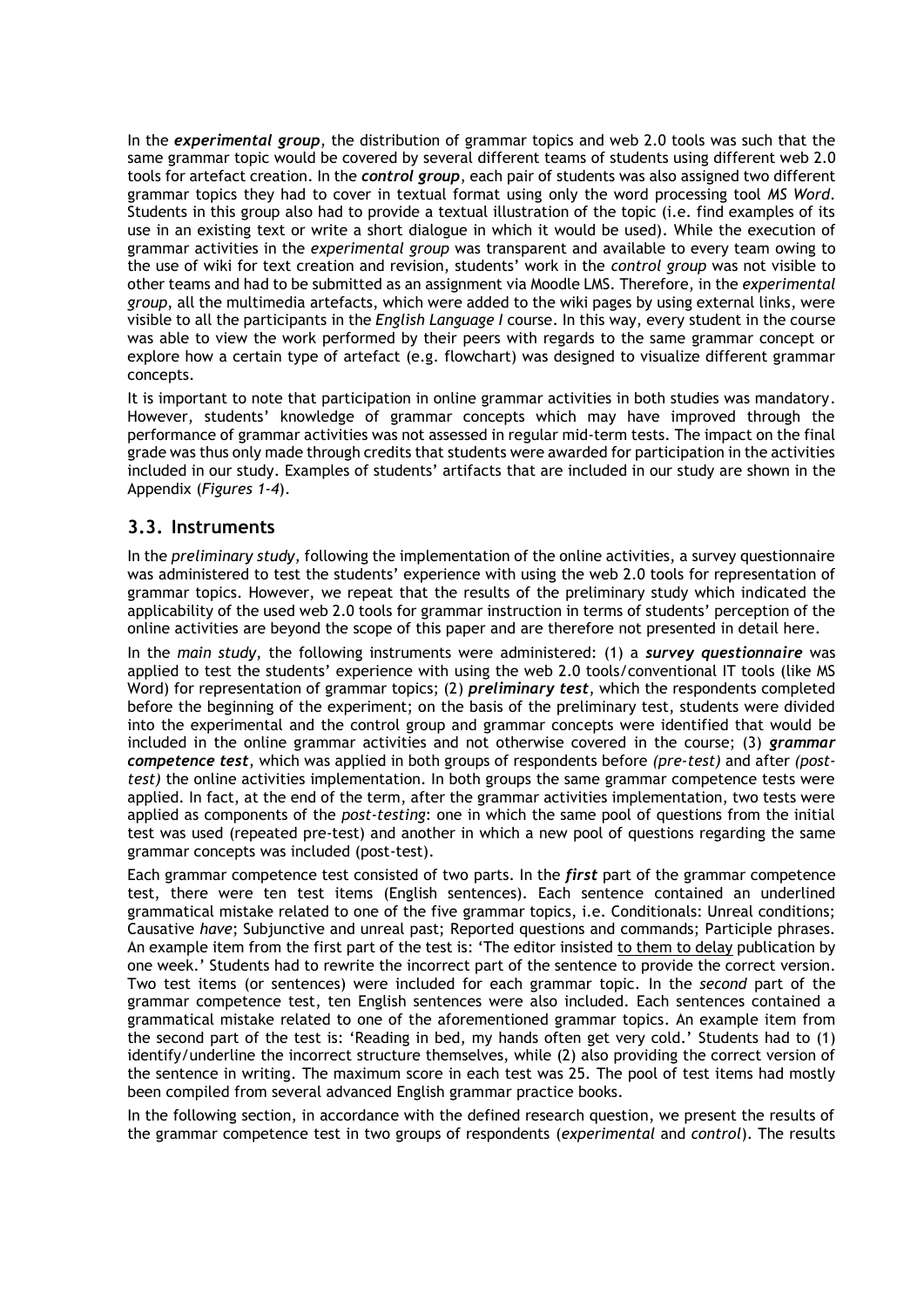of the survey concerning students' perception of the online activities and the role of psychological variables are beyond the scope of this paper and will not be dealt with here.

# **4. RESULTS AND DISCUSSION**

To determine the impact of the online grammar activities performed with web 2.0 tools on the respondents' grammar competence development, three grammar tests were applied in both the experimental group and the control group (i.e. a *pre-test* before the treatment; a *repeated pre-test* after the treatment; a *post-test* after the treatment), as explained in the previous *Instruments* section of this paper. It should be noted that in our research, *grammar competence* refers to the level of acquisition of the five grammar concepts that respondents were explicitly involved with during the performance of online grammar activities, that is, the measure of their ability to correctly use a given structure in writing. In this section the results of all the three grammar competence tests in both groups of respondents are presented and compared with the aim to establish whether the differences in the test achievement between the two groups (e.g. *experimental*, which used wiki and web 2.0 tools, and *control*, which used only MS Word) are statistically significant.

The *pre-test* was completed by a total of 181 students (88 in the *experimental* group and 93 in the *control* group). The *repeated pre-test* and the *post-test* were completed by a total of 178 students (82 in the *experimental* group and 96 in the *control* group). The data analysis included only the students that had taken all the three tests (a total of 171 students, 80 in the experimental group and 91 in the control group). The experimental group consisted of 66 (82.5%) male and 14 (17.5%) female respondents, while in the control group there were 79 (86.8%) male and 11 (12.08%) female respondents.

In our data analysis, the descriptive statistics measures were used to establish the effect of two types of grammar activities (i.e. the ones supported by a wiki and other web 2.0 tools in the *experimental* group in comparison to those performed with conventional text processing tool MS Word and online services in the *control* group) on the grammar competence development based on the obtained test results. Table 2 shows the descriptive statistics for variables related to grammar competence in grammar tests for both groups of respondents. It is evident that the values related to the grammar competence level measured by the grammar competence tests are consistently *slightly higher* in the experimental group in *all the three tests*. The test achievement values are given as average test scores (M) for each of the tests, wherein the maximum total score amounted to 25.

| Measure                                   | Experimental<br>$(N=80)$ |           | Control<br>$(N=91)$ |       | t        | p    |
|-------------------------------------------|--------------------------|-----------|---------------------|-------|----------|------|
|                                           | M                        | <b>SD</b> | M                   | SD    |          |      |
| Grammar competence<br>(pre-test)          | 7.93                     | 4.374     | 7.11                | 4.493 | $-1.198$ | .232 |
| Grammar competence<br>(repeated pre-test) | 8.63                     | 4.766     | 8.53                | 4.900 | $-132$   | .896 |
| Grammar competence<br>(post-test)         | 7.01                     | 3.737     | 6.56                | 3.922 | $-769$   | .443 |

Table 2. The descriptive statistics for variables related to grammar competence in grammar tests for both groups of respondents, and the differences measured by an independent sample t-test

From the data presented in *Table 2* it can also be observed that in the *experimental* group the average value of the test score achieved in the *pre-test* (M=7.93; SD=4.374) is lower than the average value of the test score in the *repeated pre-test* (M=8.63; SD=4.766). Likewise, in the control group the average value of grammar competence measured in the *pre-test* (M=7.11; SD=4.493) was lower than that in the *repeated pre-test* (M=8.53; SD=4.900).

To determine whether the differences between the average scores obtained for the three tests in the experimental and the control group were statistically significant, we performed an independent samples *t-test*. As seen in **Table 2**, the significance levels of the t-test indicated no statistically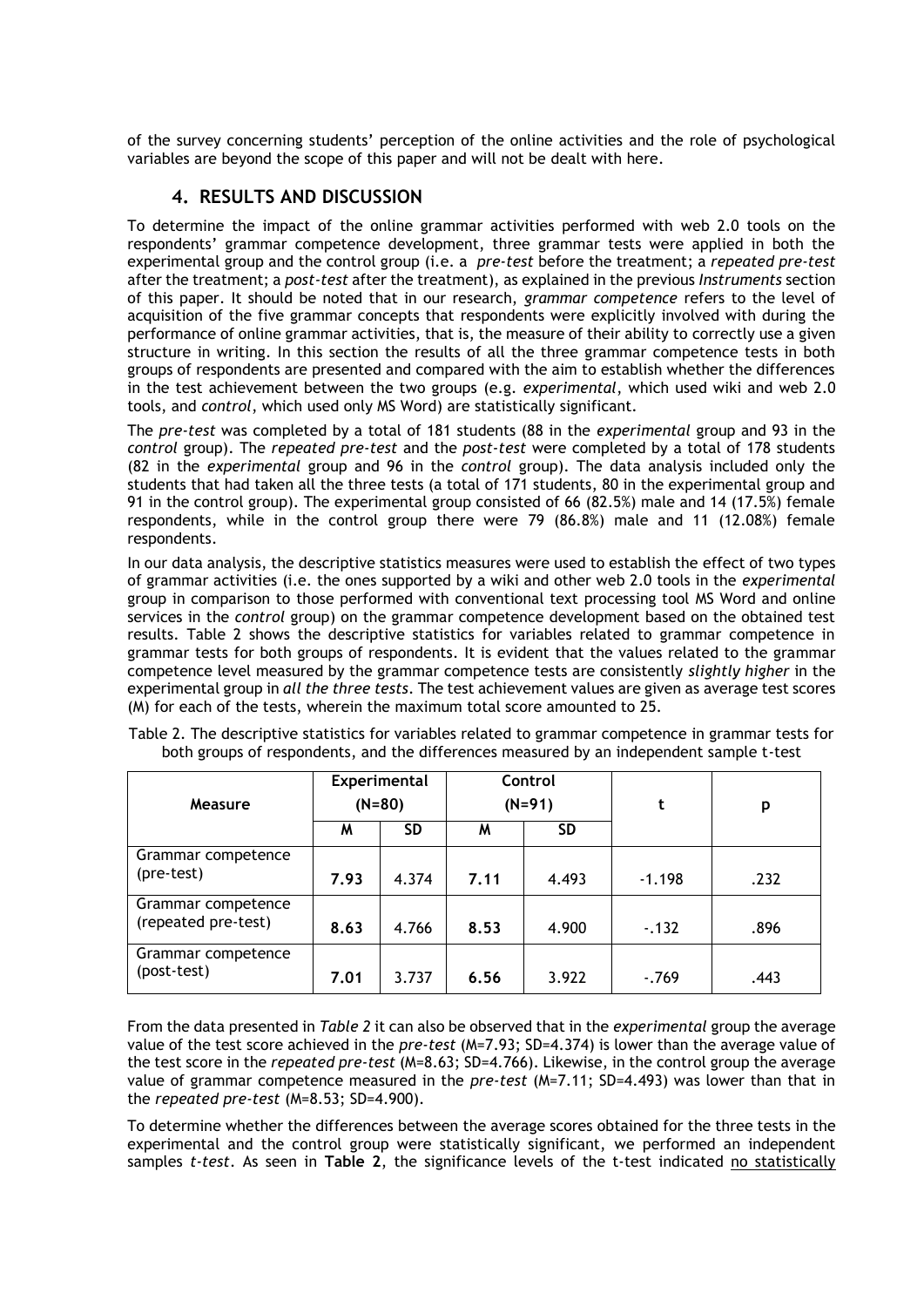significant differences (p value  $> 0.05$ ) between the two groups of respondents (experimental and control) regarding the mean averages for any of the three grammar competence variables, i.e. average scores in the three tests.

Based on the t-test results presented in Table 1, we can conclude that, since the relative differences in the values of *repeated pre-test* and *post-test* scores between the experimental and the control group - in favor of the experimental group – are not statistically significant, they *do not implicate a higher level of the obtained grammar competence* regarding the use of the five structures selected for the study when a wiki and web 2.0 tools were used for learning activities, in comparison to the more conventional use of MS Word for learning activities associated with equal grammar related structures. In other words, since the data analysis did not yield a significant statistical difference between the grammar competence level measured after the completion of the online grammar activities in the experimental and the control group, it can also be concluded that *the use of a wiki and other web 2.0 tools in performing online grammar activities did not have a notably greater impact on the grammar competence development* in terms of the acquisition of the five particular grammar structures selected for the study, in comparison to a description of a grammar topic in a MS Word document submitted via Moodle LMS.

The research question of our study was: "RQ: Does the use of wikis and other web 2.0 tools have a greater effect on the acquisition of respective grammatical structures than the use of conventional text-processing tools (e.g. MS Word) in the performance of online grammar activities?" The results of data analysis presented in Table 2 do not permit a positive conclusion regarding this research question. However, another question that should be answered is if this is a common finding according to the results of research by other authors. As was mentioned earlier, in their review Wang and Vásquez (2012) found only a limited number of methodologically sound studies which reported positive outcomes of the use of web 2.0 tools on language proficiency and competence, in comparison to the use of more traditional methods of teaching/learning. In a similar study, Golonka et al. (2014) revealed that there is only a moderate support in literature for greater effectiveness of technology use in FL teaching and learning when empirical studies which compare the use of newer technologies with more traditional methods are analyzed. Their conclusion was that the evidence of a greater efficacy of technology use in FL teaching and learning is limited.

#### **5. CONCLUSION**

A study by Chao and Lo (2009) revealed positive students' perceptions of a wiki-based collaborative writing environment. In a qualitative study of EFL students' interaction when using a wiki for collaborative writing tasks Li and Zhu (2011) found that the collectively contributing/mutually supportive group reported the greatest level of learning opportunities. Kessler and Bikowski (2010) established that various types of interaction affect student engagement and learning and that the quality of final wiki content may not be significant despite the expectations of the instructor. In their experimental study, Arslan and Şahin-Kızıl (2010) determined that a blog writing task had a statistically significantly positive impact on EFL learning activities related to components of content and organization, while no statistically significant impact was found on vocabulary, language use and mechanics as components of writing. A careful observation of a study performed by Zou, Wang and Xing (2016) indicates that the collaborative nature of the use of a wiki for FL learning might be one of the greatest factors of better learning performance and that wiki technology might be a convenient "media(tor)" for interaction. However, despite the potential positive effect of using wiki-based assignments on grammatical competence in foreign language, not all of the students may find the collaborative use of this technology comfortable and they may not view the text editing of their contributions by peers as sufficiently accurate (see: Castañeda & Cho, 2012).

The results of our study are in line with the findings of related review papers (for instance: Wang & Vásquez, 2012; Golonka et al., 2014). That is, no statistically significant difference was found in the results of learning activity between the experimental group which used a wiki and several web 2.0 tools for collaborative grammar related learning activities in comparison to the control group which used only MS Word as a technology for the completion of the learning assignment. However, in our other studies we found that the technology use in FL online learning activities was favourably evaluated by students of the EFL hybrid university course. It is the conclusion of the authors of this paper that the circumstances or contexts which account for the improvement in motivation, collaboration and learning achievement when using a wiki for EFL should be investigated in more detail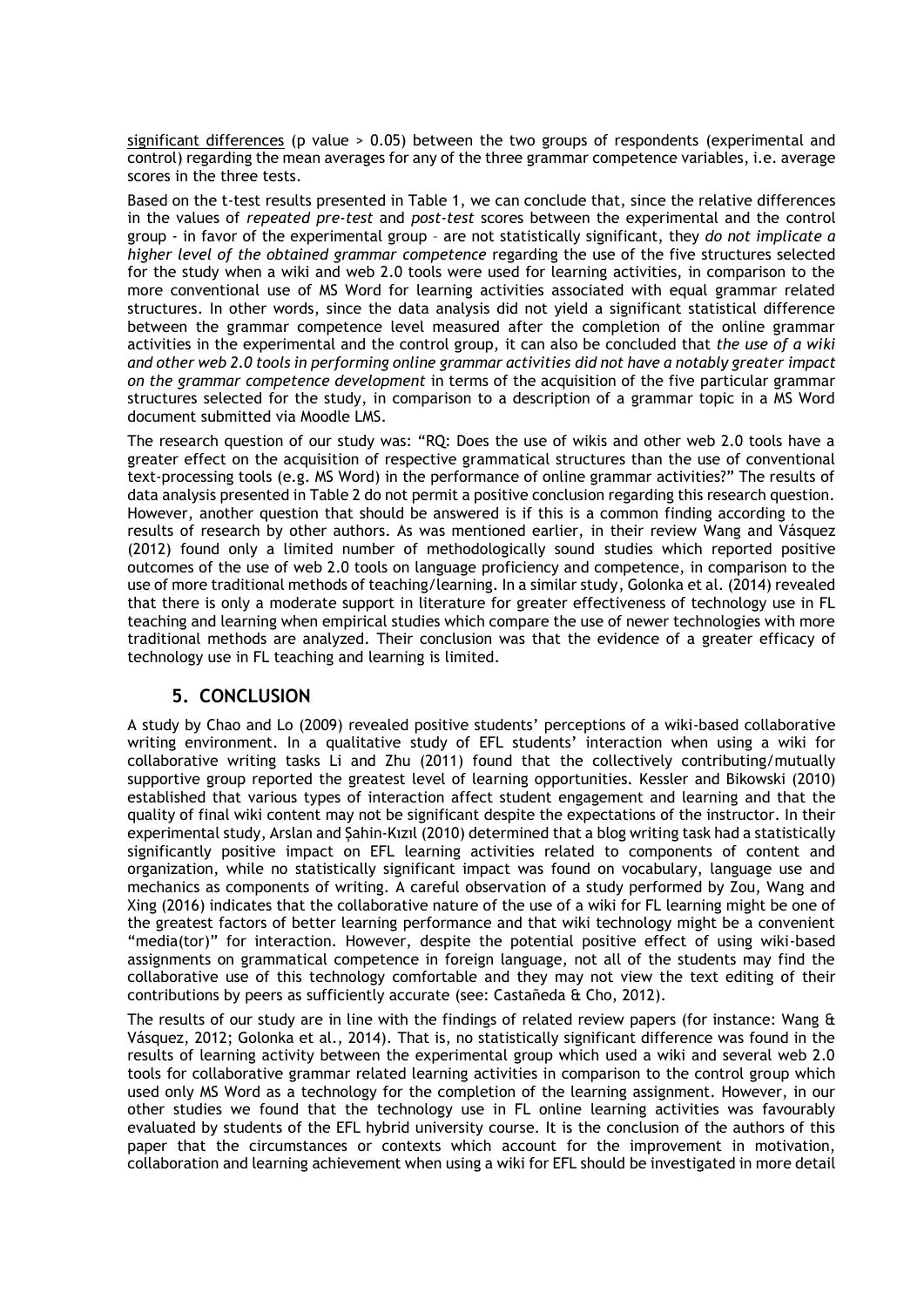and taken into consideration in educational practice, along with individual characteristics of learners, their level of language proficiency and ICT literacy, as well as their attitudes/perceptions of the interaction between learning tasks and technology.

## **6. REFERENCES**

Arslan, R. Ş., & Şahin-Kızıl, A. (2010). How can the use of blog software facilitate the writing process of English language learners? *Computer Assisted Language Learning*, *23(3),* 183-197.

Beatty, K. (2013). *Teaching & researching: Computer-assisted language learning*. Abingdon/New York: Routledge.

Castañeda, D. A. (2011). The effects of instruction enhanced by video/photo blogs and wikis on learning the distinctions of the Spanish preterite and imperfect. *Foreign Language Annals*, *44(4)*, 692- 711.

Castañeda, D. A., & Cho, M.-H. (2012). The role of wiki writing in learning Spanish grammar. *Computer Assisted Language Learning*, *26(4),* 334-349.

Chapelle, C. A. (2003). *English Language Learning and Technology.* Amsterdam: John Benjamins.

Chao, Y.C.J., & Lo, H.C. (2009). Students' perceptions of Wiki-based collaborative writing for learners of English as a foreign language. *Interactive Learning Environments*, *19(4),* 395-411.

Ducate, L., Lomicka, L., & Moreno, N. (2011). Wading through the world of wikis: An analysis of three wiki projects. *Foreign Language Annals*, *44(3),* 495-524.

Ellis, R. (1994). *The study of second language acquisition*. Oxford: Oxford University Press.

Ellis, R. (2015). *Understanding Second Language Acquisition (2nd Edition)*. Oxford: Oxford University Press.

Elola, I., & Oskoz, A. (2010). Collaborative writing: Fostering foreign language and writing conventions development. *Language Learning & Technology*, *14(3)*, 51-71.

Engwiki website (2007). Retrieved January 18, 2018, from: http://e.foi.hr/engwiki/index.php

Felix, U. (2005). E-learning pedagogy in the third millennium: the need for combining social and cognitive constructivist approaches. *ReCALL*, *17(01),* 85-100.

Garrett, N. (2009). Computer-Assisted Language Learning Trends and Issues Revisited: Integrating Innovation, *The Modern Language Journal*, *93*, *Focus Issue*, 719-740.

Goertler, S. (2013). Theoretical and empirical foundations for blended language learning. In F. Rubio & J. J. Thoms (Eds.) *AAUSC 2012 Volume - Issues in Language Program Direction: Hybrid Language Teaching and Learning: Exploring Theoretical, Pedagogical and Curricular Issues* (27-49). Boston: Heinle Cengage Publishing.

Golonka, E. M., Bowles, A. R., Frank, V. M., Richardson, D. L., & Freynik, S. (2014). Technologies for foreign language learning: A review of technology types and their effectiveness. *Computer Assisted Language Learning*, *27(1),* 70-105.

Guichon, N. & Cohen, C. (2016). Multimodality and CALL. In F. Farr & L. Murray (Eds.) *The Routledge Handbook of Language Learning and Technology* (509-521). Abingdon/New York: Routledge.

Hegelheimer, V., & Fisher, D. (2006). Grammar, writing, and technology: A sample technologysupported approach to teaching grammar and improving writing for ESL learners. *CALICO Journal 23(2),* 257-279.

Kessler, G. (2009). Student-initiated attention to form in wiki-based collaborative writing. *Language Learning & Technology, 13(1),* 79-95.

Kessler, G., & Bikowski, D. (2010). Developing collaborative autonomous learning abilities in computer mediated language learning: Attention to meaning among students in wiki space. *Computer Assisted Language Learning*, *23(1),* 41-58.

Li, M., & Zhu, W. (2011). Patterns of computer-mediated interaction in small writing groups using wikis. *Computer Assisted Language Learning*, *26(1),* 61-82.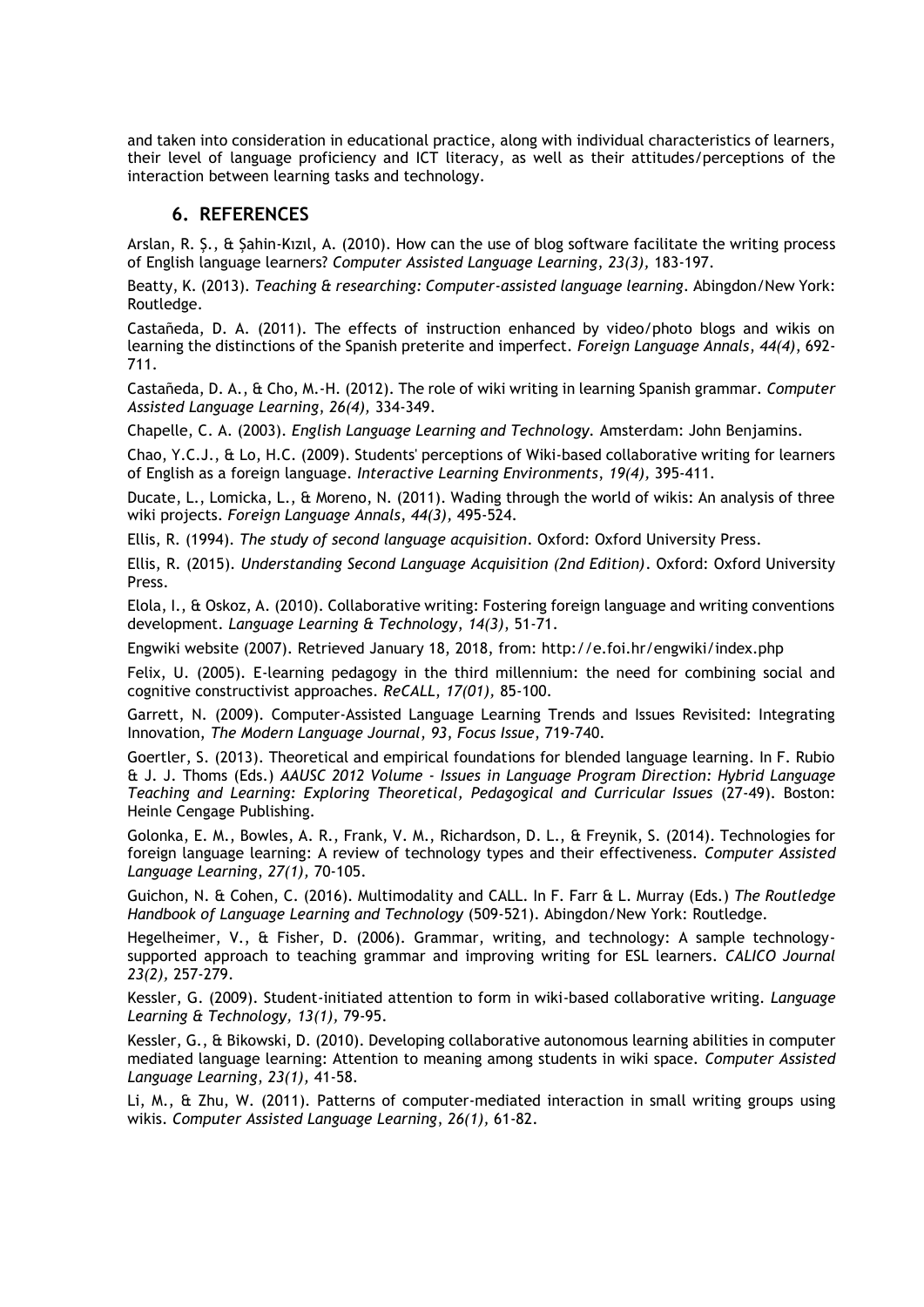Long, M. H. (1996). The role of linguistic environment in second language acquisition. In W. C. Ritchie & T. K. Bhatia (Eds.), *Handbook of second language acquisition* (413-468). San Diego, CA: Academic Press.

Luo, T. (2013). Web 2.0 for Language Learning: Benefits and Challenges for Educators. *STEMPS Faculty Publications*. Retrieved January 18, 2018, from http://digitalcommons.odu.edu/stemps\_fac\_pubs/17

McLoughlin*,* C*.,* & Lee*,* M. J. W. (2007*).* Social software *and* participatory learning*:* pedagogical choices *with* technology affordances *in the* Web 2.0 era*.* In R. Atkinson, C. McBeath, S-K. A. Soong, & C*.* Cheers (Eds.) *ICT: Providing* choices *for learners and learning* (pp*.* 664*-*675*).* Singapore: Centre for Educational Development, Nanyang Technological University

Nassaji, H., & Fotos, S. (2004). Current developments in research on the teaching of grammar. *Annual Review of Applied Linguistics, 24,* 126-145.

Ortiz Navarrete, M., & Ferreira Cabrera, A. (2014). Proposing a wiki-based technique for collaborative essay writing. *Profile Issues in Teachers Professional Development, 16(2),* 185-198.

Pinto-Llorente, A. M., Sánchez-Gómez, M. C., & García-Peñalvo, F. J. (2018). A Research on Students' Perceptions on a B-Learning English Environment to Improve Written Skills. In V. Ahuja & S. Rathore (Eds.) *Multidisciplinary Perspectives on Human Capital and Information Technology Professionals* (179-201). Hershey, PA: IGI Global.

Royce, T. (2002). Multimodality in the TESOL Classroom: Exploring Visual‐Verbal Synergy. *TESOL Quarterly*, *36(2),* 191-205.

Storch, N. (2013). *Collaborative writing in L2 classrooms* (Vol. 31). Bristol: Multilingual matters.

Storch, N. (2017). Peer Corrective Feedback in Computer-Mediated Collaborative Writing. In H. Nassaji & E. Kartchava (Eds.) *Corrective feedback in second language teaching and learning: Research, Theory, Applications, Implications* (66-79). Abingdon/New York: Routledge.

Swain, M. (1993). The output hypothesis: Just speaking and writing aren't enough. *Canadian Modern Language Review*, *50(1*), 158-64.

Sykes, J. M., Oskoz, A., & Thorne, S. L. (2008). Web 2.0, Synthetic Immersive Environments, and Mobile Resources for Language Education. *CALICO Journal*, *25(3),* 528-546.

Ur, P. (2011): Grammar Teaching. In E. Hinkel (Ed.) Handbook of Research in Second Language Teaching and Learning (507-522). Abingdon/New York: Routledge.

Wang, S., & Vásquez, C. (2012). Web 2.0 and second language learning: What does the research tell us? *CALICO Journal*, *29(3),* 412-430.

Yim, S., & Warschauer, M. (2017). Web-based collaborative writing in L2 contexts: Methodological insights from text mining. *Language Learning & Technology*, *21(1),* 146-165.

Zou, B., Wang, D., & Xing, M. (2016). Collaborative tasks in Wiki-based environment in EFL learning, *Computer Assisted Language Learning, 29(5),* 1000-1016.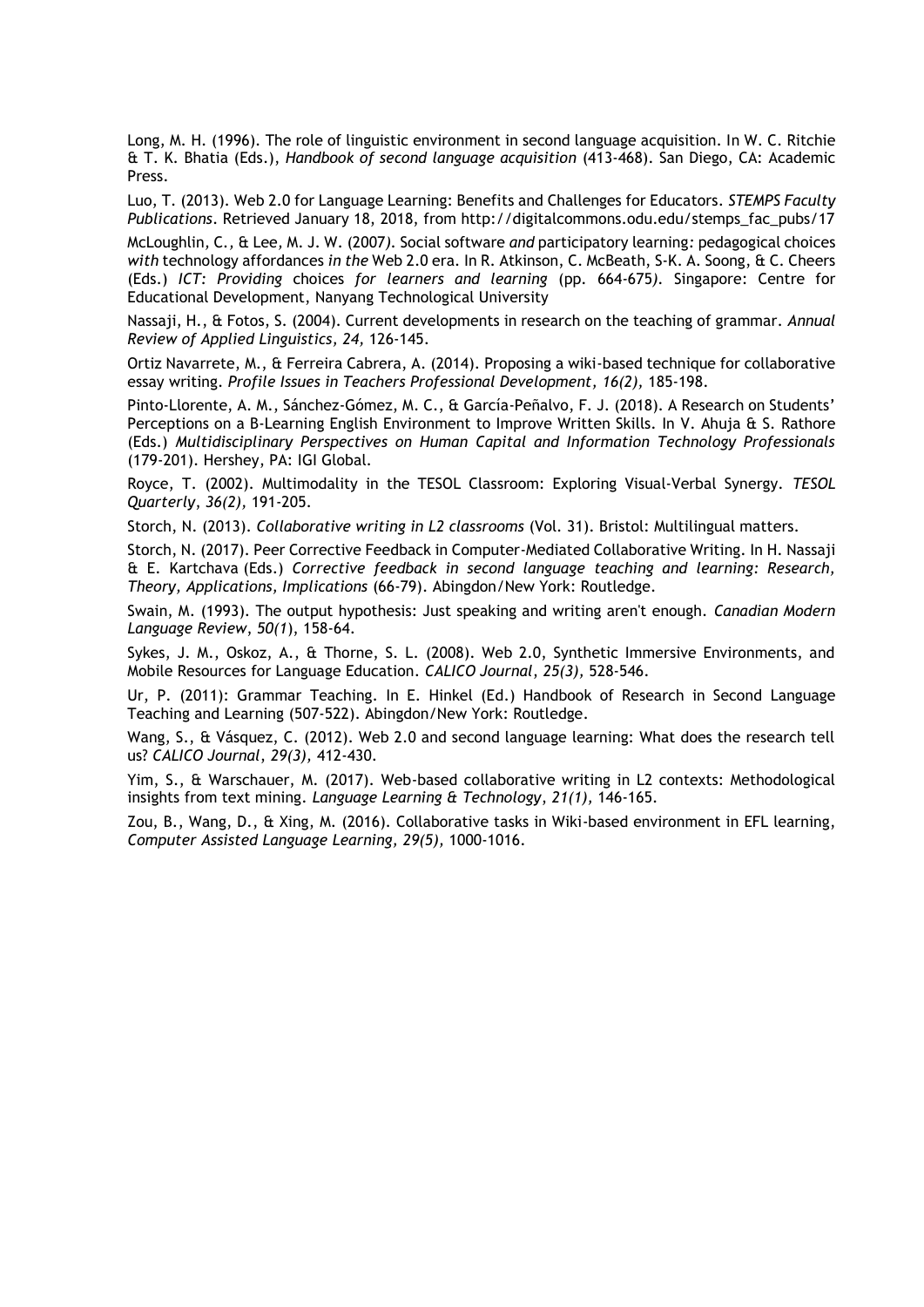# **7. APPENDIX**



Figure 1. Excerpt from a grammar multimedia artifact (mind map) in the *Mindmeister* tool.



Figure 2. Creating a comic strip in the *Bubblr* tool.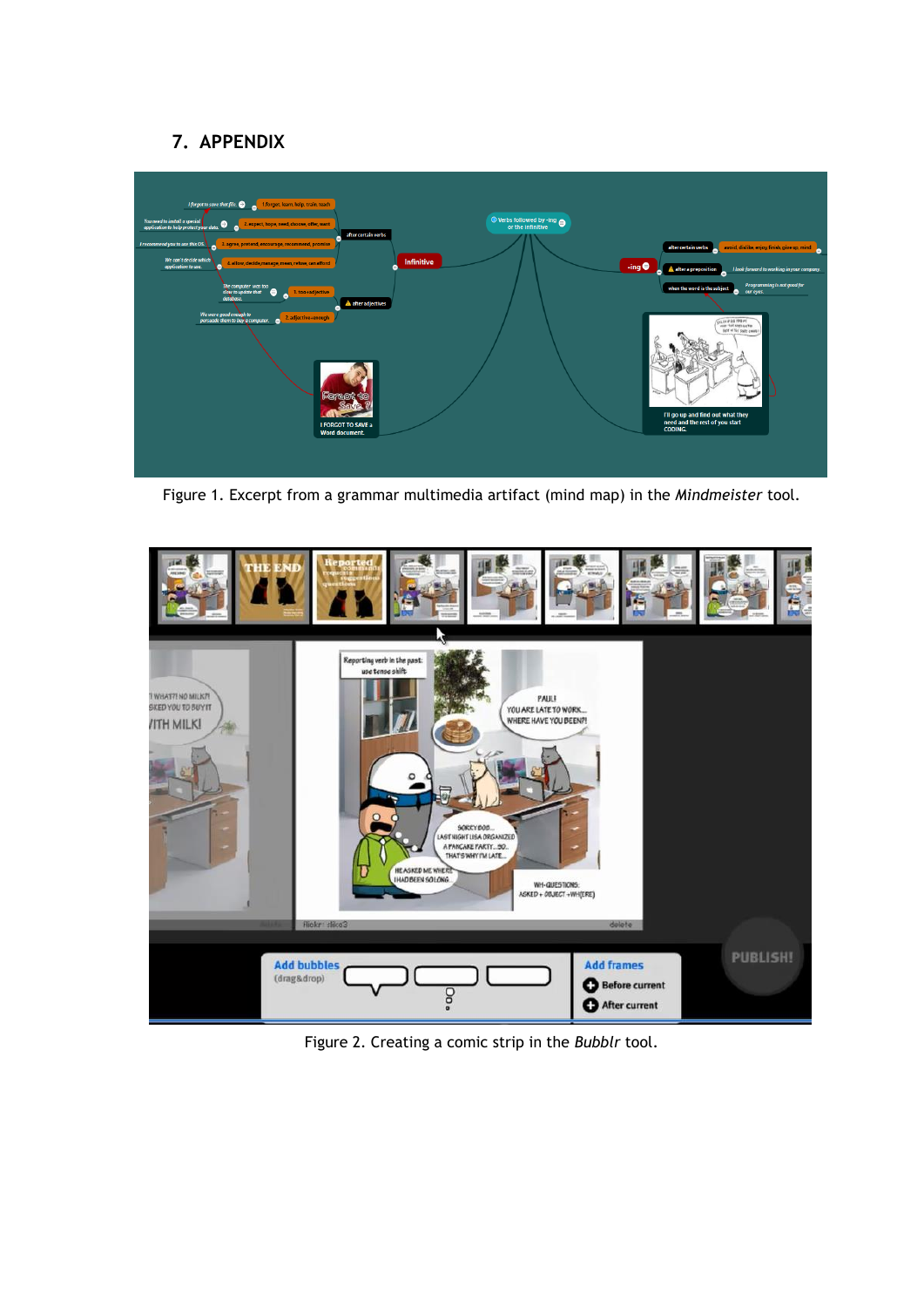

Figure 3. Excerpt from a grammar multimedia artefact (cartoon strip) in the *Bubblr* tool.



Figure 4. Excerpt from a grammar multimedia artefact (flowchart) in the *Gliffy* tool.